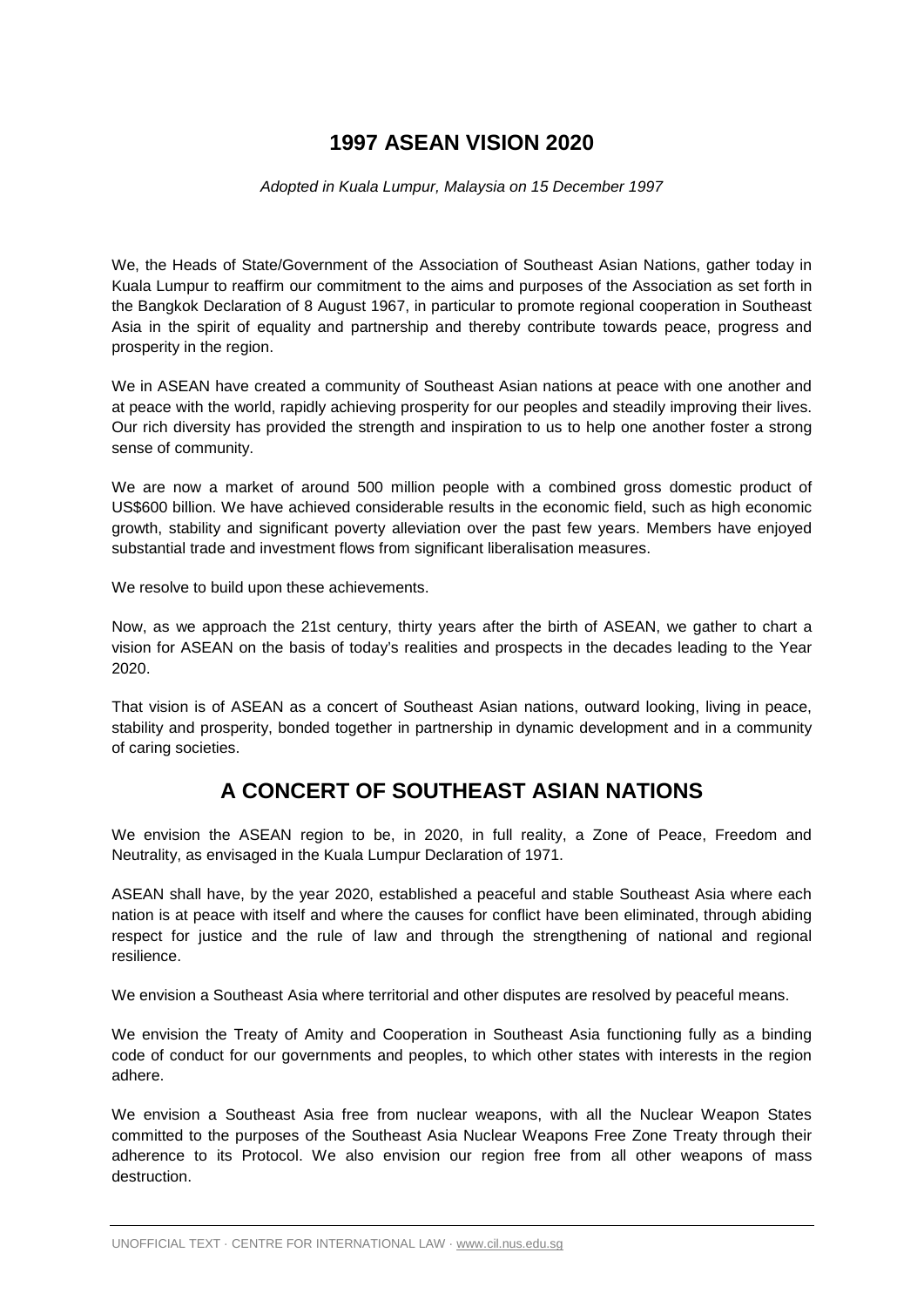We envision our rich human and natural resources contributing to our development and shared prosperity.

We envision the ASEAN Regional Forum as an established means for confidence-building and preventive diplomacy and for promoting conflict-resolution.

We envision a Southeast Asia where our mountains, rivers and seas no longer divide us but link us together in friendship, cooperation and commerce.

We see ASEAN as an effective force for peace, justice and moderation in the Asia-Pacific and in the world.

### **A PARTNERSHIP IN DYNAMIC DEVELOPMENT**

We resolve to chart a new direction towards the year 2020 called, ASEAN 2020 : Partnership in Dynamic Development which will forge closer economic integration within ASEAN.

We reiterate our resolve to enhance ASEAN economic cooperation through economic development strategies, which are in line with the aspiration of our respective peoples, which put emphasis on sustainable and equitable growth, and enhance national as well as regional resilience.

We pledge to sustain ASEAN's high economic performance by building upon the foundation of our existing cooperation efforts, consolidating our achievements, expanding our collective efforts and enhancing mutual assistance.

We commit ourselves to moving towards closer cohesion and economic integration, narrowing the gap in the level of development among Member Countries, ensuring that the multilateral trading system remains fair and open, and achieving global competitiveness.

We will create a stable, prosperous and highly competitive ASEAN Economic Region in which there is a free flow of goods, services and investments, a freer flow of capital, equitable economic development and reduced poverty and socio-economic disparities.

We resolve, inter-alia, to undertake the following:

- maintain regional macroeconomic and financial stability by promoting closer consultations in macroeconomic and financial policies.
- advance economic integration and cooperation by undertaking the following general strategies: fully implement the ASEAN Free Trade Area and accelerate liberalization of trade in services, realise the ASEAN Investment Area by 2010 and free flow of investments by 2020; intensify and expand sub-regional cooperation in existing and new sub-regional growth areas; further consolidate and expand extra-ASEAN regional linkages for mutual benefit cooperate to strengthen the multilateral trading system, and reinforce the role of the business sector as the engine of growth.
- promote a modern and competitive small and medium enterprises (SME) sector in ASEAN which will contribute to the industrial development and efficiency of the region.
- accelerate the free flow of professional and other services in the region.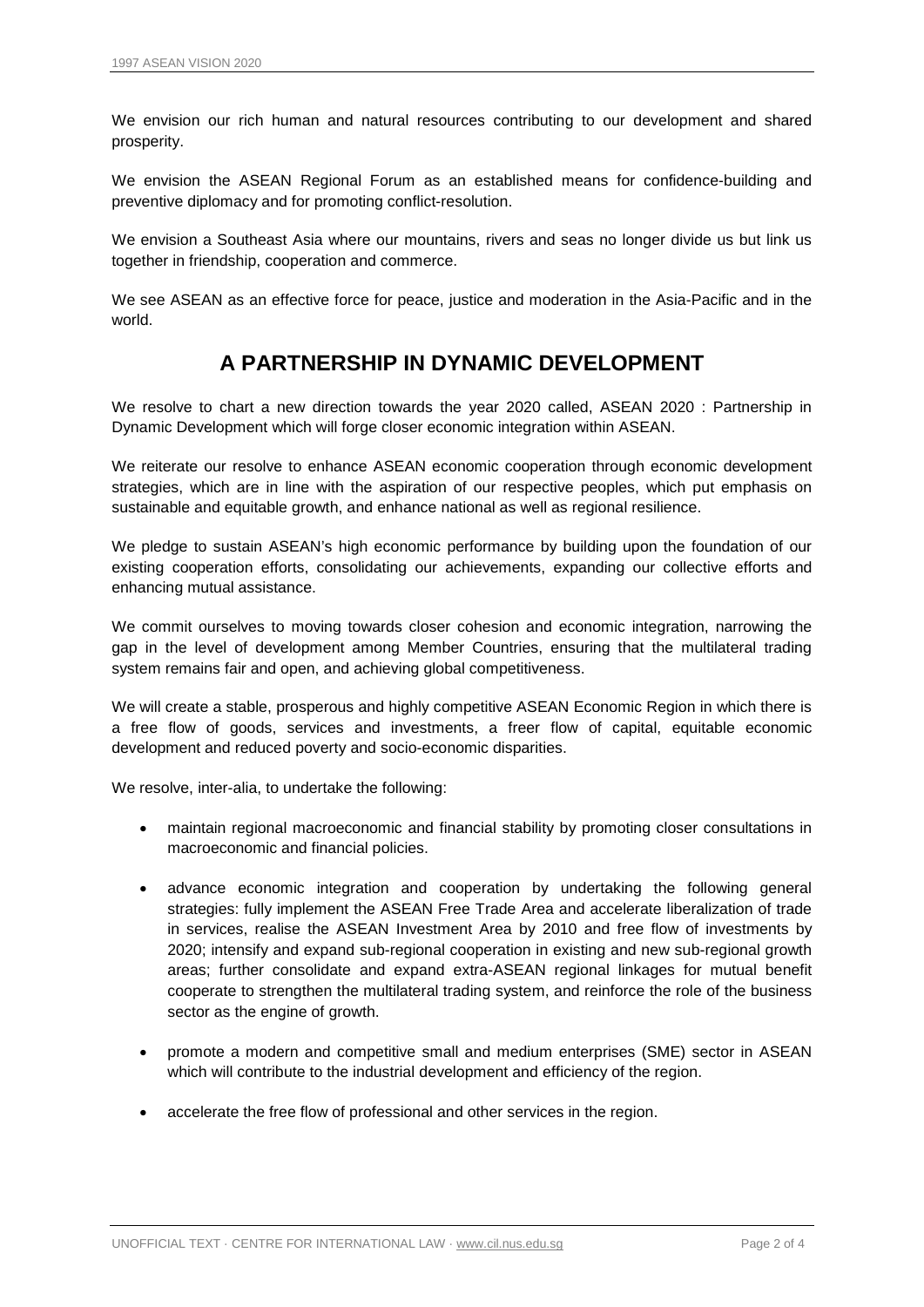- promote financial sector liberalisation and closer cooperation in money and capital market, tax, insurance and customs matters as well as closer consultations in macroeconomic and financial policies.
- accelerate the development of science and technology including information technology by establishing a regional information technology network and centers of excellence for dissemination of and easy access to data and information.
- establish interconnecting arrangements in the field of energy and utilities for electricity, natural gas and water within ASEAN through the ASEAN Power Grid and a Trans-ASEAN Gas Pipeline and Water Pipeline, and promote cooperation in energy efficiency and conservation, as well as the development of new and renewable energy resources.
- enhance food security and international competitiveness of food, agricultural and forest products, to make ASEAN a leading producer of these products, and promote the forestry sector as a model in forest management, conservation and sustainable development.
- meet the ever increasing demand for improved infrastructure and communications by developing an integrated and harmonized trans-ASEAN transportation network and harnessing technology advances in telecommunication and information technology, especially in linking the planned information highways/multimedia corridors in ASEAN, promoting open sky policy, developing multi-modal transport, facilitating goods in transit and integrating telecommunications networks through greater interconnectivity, coordination of frequencies and mutual recognition of equipment-type approval procedures.
- enhance human resource development in all sectors of the economy through quality education, upgrading of skills and capabilities and training.
- work towards a world class standards and conformance system that will provide a harmonised system to facilitate the free flow of ASEAN trade while meeting health, safety and environmental needs.
- use the ASEAN Foundation as one of the instruments to address issues of unequal economic development, poverty and socioeconomic disparities.
- promote an ASEAN customs partnership for world class standards and excellence in efficiency, professionalism and service, and uniformity through harmonised procedures, to promote trade and investment and to protect the health and well-being of the ASEAN community,
- enhance intra-ASEAN trade and investment in the mineral sector and to contribute towards a technologically competent ASEAN through closer networking and sharing of information on mineral and geosciences as well as to enhance cooperation and partnership with dialogue partners to facilitate the development and transfer of technology in the mineral sector, particularly in the downstream research and the geosciences and to develop appropriate mechanism for these.

# **A COMMUNITY OF CARING SOCIETIES**

We envision the entire Southeast Asia to be, by 2020, an ASEAN community conscious of its ties of history, aware of its cultural heritage and bound by a common regional identity.